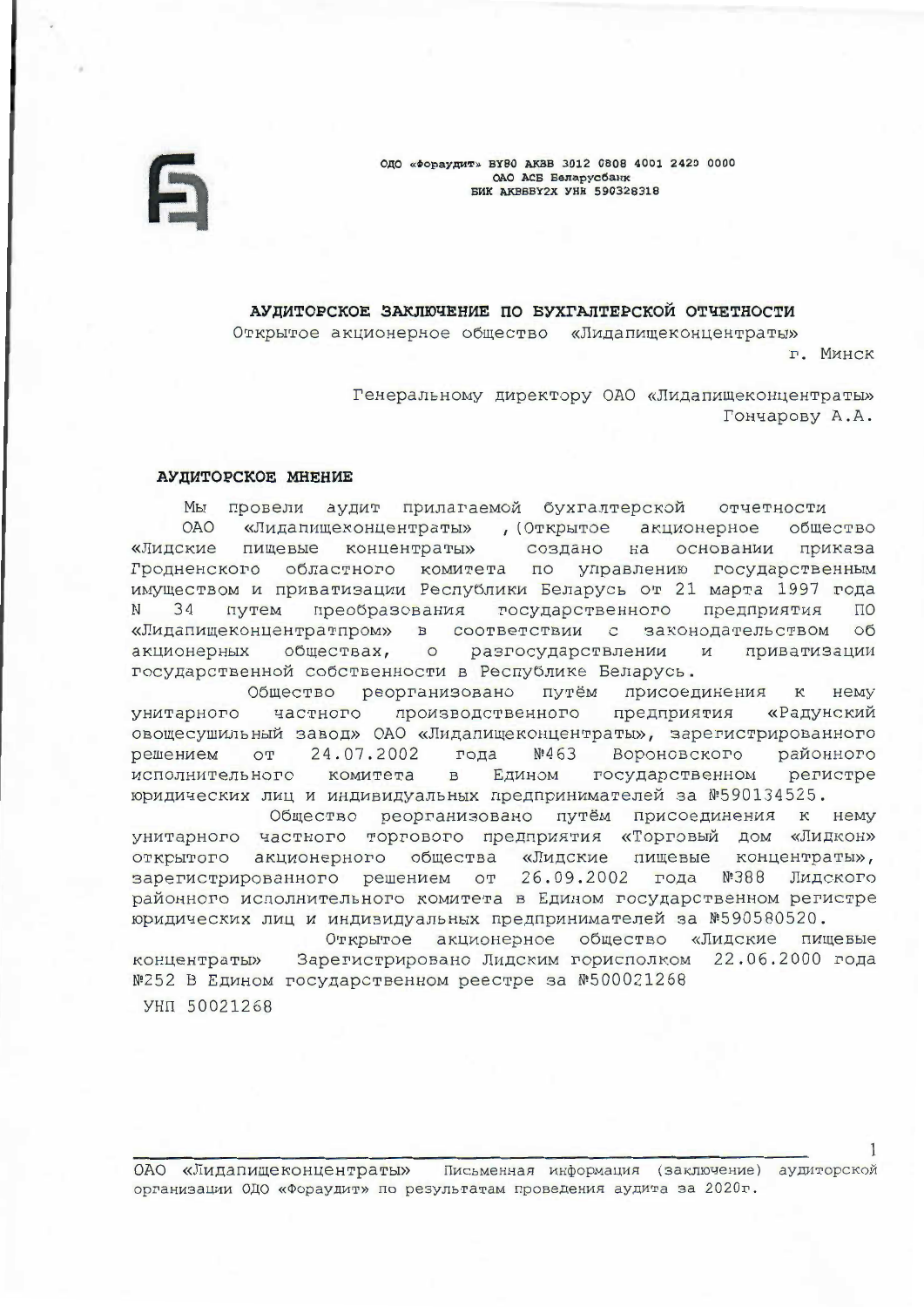Место нахождения Общества: г. Лида, ул. Тавлая Д 11 Почтовый адрес Общества:

231300, Республика Беларусь, Гродненская область, г. Лида, ул. Тавлая Д 11; факс: 8-0154-52-59-30, тел.: 8-0154-52-26-01.),

состоящей из бухгалтерского баланса на 31 декабря 2020 г. за период с 01.01.2020 по 31.12.2020года, отчета о прибылях  $\mathbf M$ отчета об изменении собственного капитала, отчета убытках,  $\circ$ движении денежных средств за год, закончившийся на указанную дату, а также примечаний к бухгалтерской отчетности, предусмотренных законодательством Республики Беларусь.

По нашему мнению, прилагаемая бухгалтерская отчетность ОАО , сформированная в соответствии с «Лидапищеконцентраты» требованиями законодательства Республики Беларусь по бухгалтерскому учету и отчетности, достоверно во всех существенных аспектах отражает финансовое положение ОАО «Лидапищеконцентраты» на 1 января 2021 г. , финансовые результаты ее деятельности и изменение ее финансового положения, в том числе движение денежных средств за год, закончившийся на указанную дату, в соответствии с законодательством Республики Беларусь.

### ОСНОВАНИЕ ДЛЯ ВЫРАЖЕНИЯ АУДИТОРСКОГО МНЕНИЯ

Мы провели аудит в соответствии с требованиями Закона Республики Беларусь от 18 июля 2019 года «Об аудиторской деятельности» и международных стандартов аудиторской деятельности. Наши обязанности соответствии с этими требованиями описаны далее в разделе  $\mathbf{B}$ аудиторской организации по проведению аудита «Обязанности бухгалтерской отчетности» настоящего заключения. Нами соблюдались принцип независимости по отношению к аудируемому лицу согласно требованиям законодательства и нормы профессиональной этики. Мы полагаем, что полученные нами аудиторские доказательства являются достаточными и надлежащими, чтобы служить основанием для выражения нами аудиторского мнения.

#### КЛЮЧЕВЫЕ ВОПРОСЫ АУДИТА

Мы определили, что ключевые вопросы аудита, о которых необходимо сообщить в нашем аудиторском заключении, отсутствуют.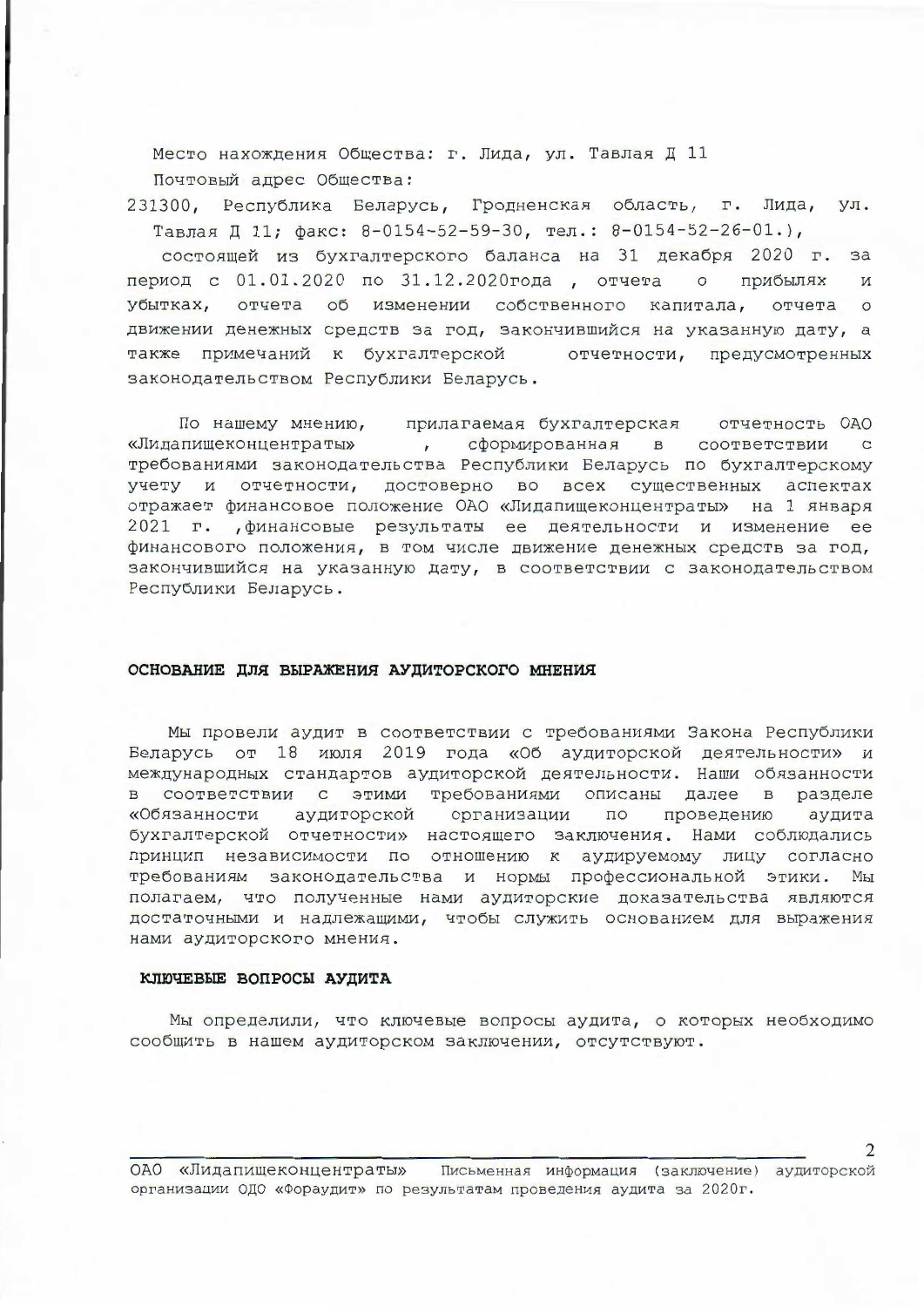### прочив вопросы

Сравнительная информация в бухгалтерской ОТЧЁТНОСТИ подготовлена на основании данных бухгалтерской отчётности

ОАО «Лидапищеконцентраты» за 2019 год, которая была проверена другой аудиторской организацией , аудиторское заключение которое датировано 28 февраля 2020 года, аудиторское мнение без оговорки.

## ПРОЧАЯ ИНФОРМАЦИЯ

Руководство аудируемого лица несет ответственность за прочую информацию. Прочая информация включает информацию, содержащуюся в годовом отчете, но не включает бухгалтерскую отчетность аудируемого лица и наше аудиторское заключение по ней. Наше мнение о достоверности бухгалтерской отчетности аудируемого лица не распространяется на прочую информацию. В связи с проведением нами аудита бухгалтерской отчетности аудируемого лица наша обязанность заключается в ознакомлении с прочей информацией и рассмотрении при этом вопроса, имеются ли существенные противоречия между прочей информацией и проверенной бухгалтерской отчетностью или нашими знаниями, полученными в ходе аудита, и не содержит ли прочая информация иных возможных существенных искажений. Если в результате рассмотрения прочей информации мы приходим к выводу о том, что прочая информация содержит существенные искажения, мы обязаны сообщить об этом факте. Мы не выявили никаких фактов, которые необходимо отразить в нашем аудиторском заключении.

## ОБЯЗАННОСТИ РУКОВОДСТВА АУДИРУЕМОГО ЛИЦА ПО ПОДГОТОВКЕ БУХГАЛТЕРСКОЙ ОТЧЕТНОСТИ

Руководство аудируемого лица несет ОТВЕТСТВЕННОСТЬ  $BA$ подготовку и достоверное представление бухгалтерской отчетности в соответствии с законодательством Республики Беларусь и организацию системы внутреннего контроля аудируемого лица, необходимой для подготовки бухгалтерской отчетности, не содержащей существенных искажений, допущенных вследствие ошибок и (или) недобросовестных действий.

При подготовке бухгалтерской отчетности руководство аудируемого лица несет ответственность за оценку способности аудируемого лица продолжать свою деятельность непрерывно и уместности применения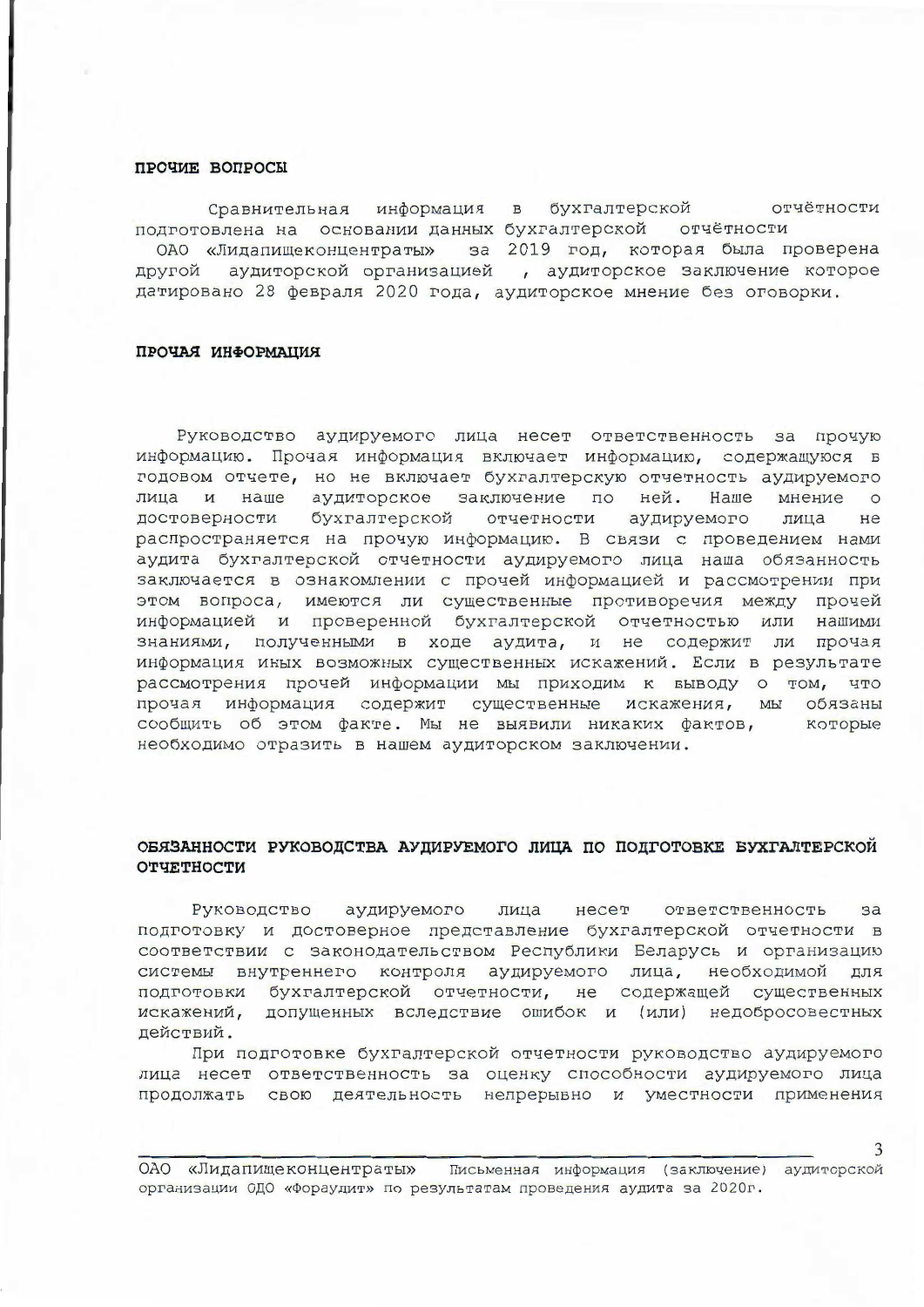принципа непрерывности деятельности, а также за надлежащее раскрытие в бухгалтерской отчетности в соответствующих случаях сведений, относящихся к непрерывности деятельности, за исключением случаев, когда руководство намеревается ликвидировать аудируемое лицо, прекратить его деятельность или когда у него отсутствует какая-либо иная реальная альтернатива, кроме ликвидации или прекращения деятельности.

Лица, руководящими полномочиями, наделенные несут ответственность за осуществление надзора за процессом подготовки бухгалтерской отчетности аудируемого лица.

# ОБЯЗАННОСТИ АУДИТОРСКОЙ ОРГАНИЗАЦИИ ПО ПРОВЕДЕНИЮ АУДИТА БУХГАЛТЕРСКОЙ ОТЧЁТНОСТИ

Наша цель состоит в получении разумной уверенности в том, что бухгалтерская отчетность аудируемого лица не содержит существенных искажений вследствие ошибок и (или) недобросовестных действий, и в составлении аудиторского заключения, включающего выраженное в установленной форме аудиторское мнение. Разумная уверенность представляет собой высокую степень уверенности, но не является гарантией того, что аудит, проведенный в соответствии  $\mathbf C$ национальными правилами аудиторской деятельности, позволяет выявить все имеющиеся существенные искажения. Искажения могут возникать в результате ошибок и (или) недобросовестных действий и считаются существенными, если можно обоснованно предположить, **YTO** B отдельности или в совокупности они могут повлиять на экономические решения пользователей бухгалтерской отчетности, принимаемые на ее основе.

В рамках аудита, проводимого в соответствии с национальными аудиторской деятельности, аудиторская организация правилами применяет профессиональное суждение и сохраняет профессиональный скептицизм на протяжении всего аудита. Кроме того, мы выполняем следующее:

- выявляем и оцениваем риски существенного искажения бухгалтерской отчетности вследствие ошибок и (или) недобросовестных действий; разрабатываем и выполняем аудиторские процедуры в соответствии с оцененными рисками; получаем аудиторские доказательства, являющиеся достаточными и надлежащими, чтобы служить основанием для выражения аудиторского мнения. Риск необнаружения существенных искажений бухгалтерской отчетности в результате недобросовестных действий выше риска необнаружения искажений в результате ошибок, так как недобросовестные действия, как правило, подразумевают наличие специально разработанных мер, направленных на их сокрытие;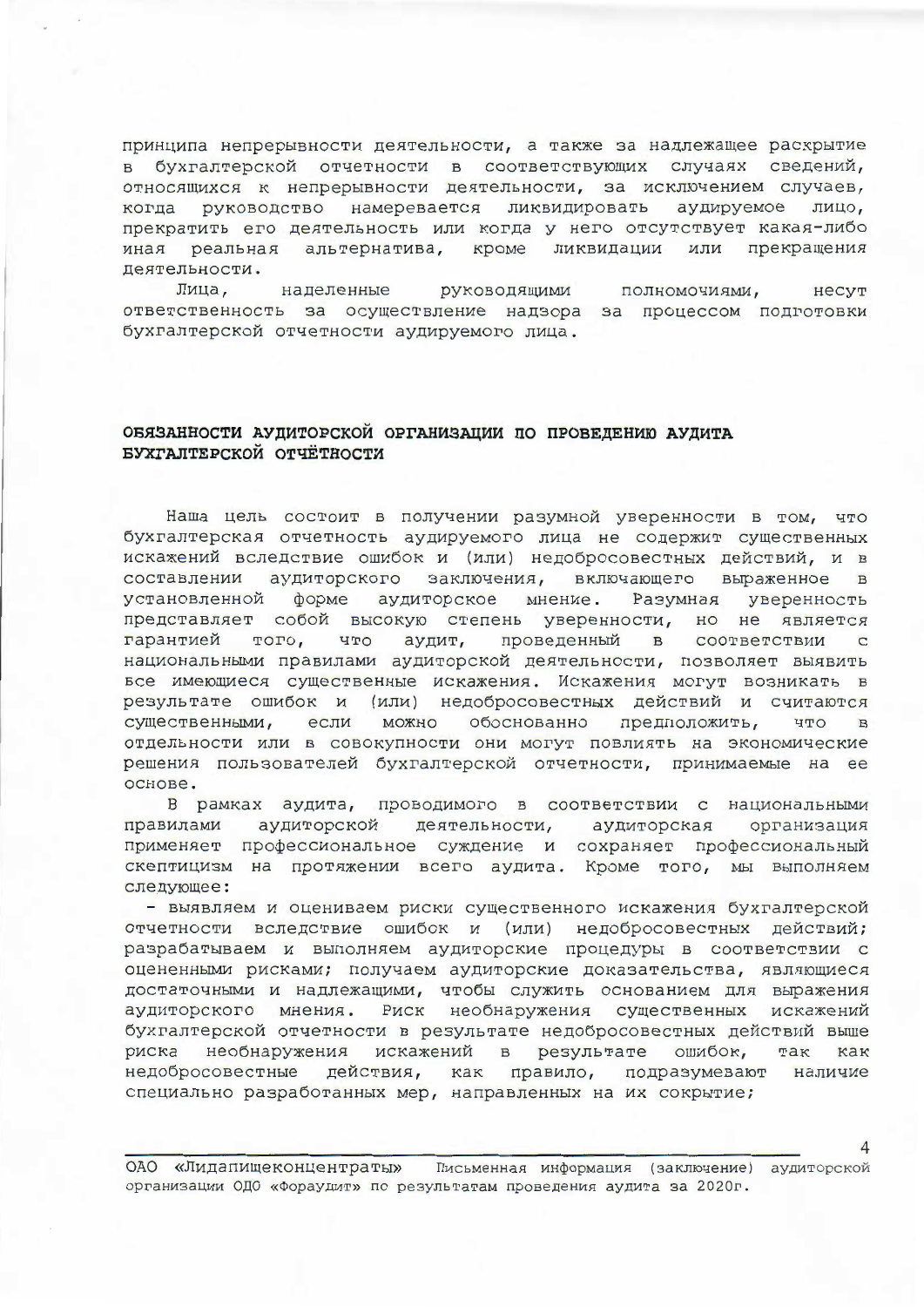- получаем понимание системы внутреннего контроля аудируемого лица, имеющей значение для аудита, с целью планирования аудиторских процедур, соответствующих обстоятельствам аудита, но не с целью мнения относительно эффективности выражения аудиторского функционирования этой системы;

- оцениваем надлежащий характер применяемой аудируемым лицом учетной политики, а также обоснованности учетных оценок  $\mathbf{N}$ соответствующего раскрытия информации в бухгалтерской отчетности;

- оцениваем правильность применения руководством аудируемого лица допущения о непрерывности деятельности, и на основании полученных аудиторских доказательств делаем вывод о том, имеется ли существенная неопределенность в связи с событиями или условиями, в результате которых могут возникнуть значительные сомнения  $\mathbf{B}$ аудируемого лица продолжать свою деятельность способности непрерывно. Если мы приходим к выводу о наличии такой существенной неопределенности, мы должны привлечь внимание в аудиторском заключении к соответствующему раскрытию данной информации в бухгалтерской отчетности. В случае, если такое раскрытие информации отсутствует или является ненадлежащим, нам следует модифицировать аудиторское мнение. Наши выводы основываются на аудиторских доказательствах, полученных до даты подписания аудиторского заключения, однако будущие события или условия могут привести к тому, что аудируемое лицо утратит способность продолжать свою деятельность непрерывно;

- оцениваем общее представление бухгалтерской отчетности, ее структуру и содержание, включая раскрытие информации, а также того, обеспечивает ли бухгалтерская отчетность достоверное представление о лежащих в ее основе операциях и событиях.

осуществляем информационное взаимодействие с лицами, Мы наделенными руководящими полномочиями, доводя до их сведения, помимо прочего, информацию о запланированных объеме и сроках аудита, а также о значимых вопросах, возникших в ходе аудита, в том числе о значительных недостатках системы внутреннего контроля.

Мы предоставляем лицам, наделенным руководящими полномочиями, заявление о том, что нами были выполнены все требования в отношении соблюдения принципа независимости и до сведения этих лиц была доведена информация обо всех взаимоотношениях и прочих вопросах, которые можно обоснованно считать угрозами нарушения принципа независимости, и, если необходимо, обо всех предпринятых мерах предосторожности.